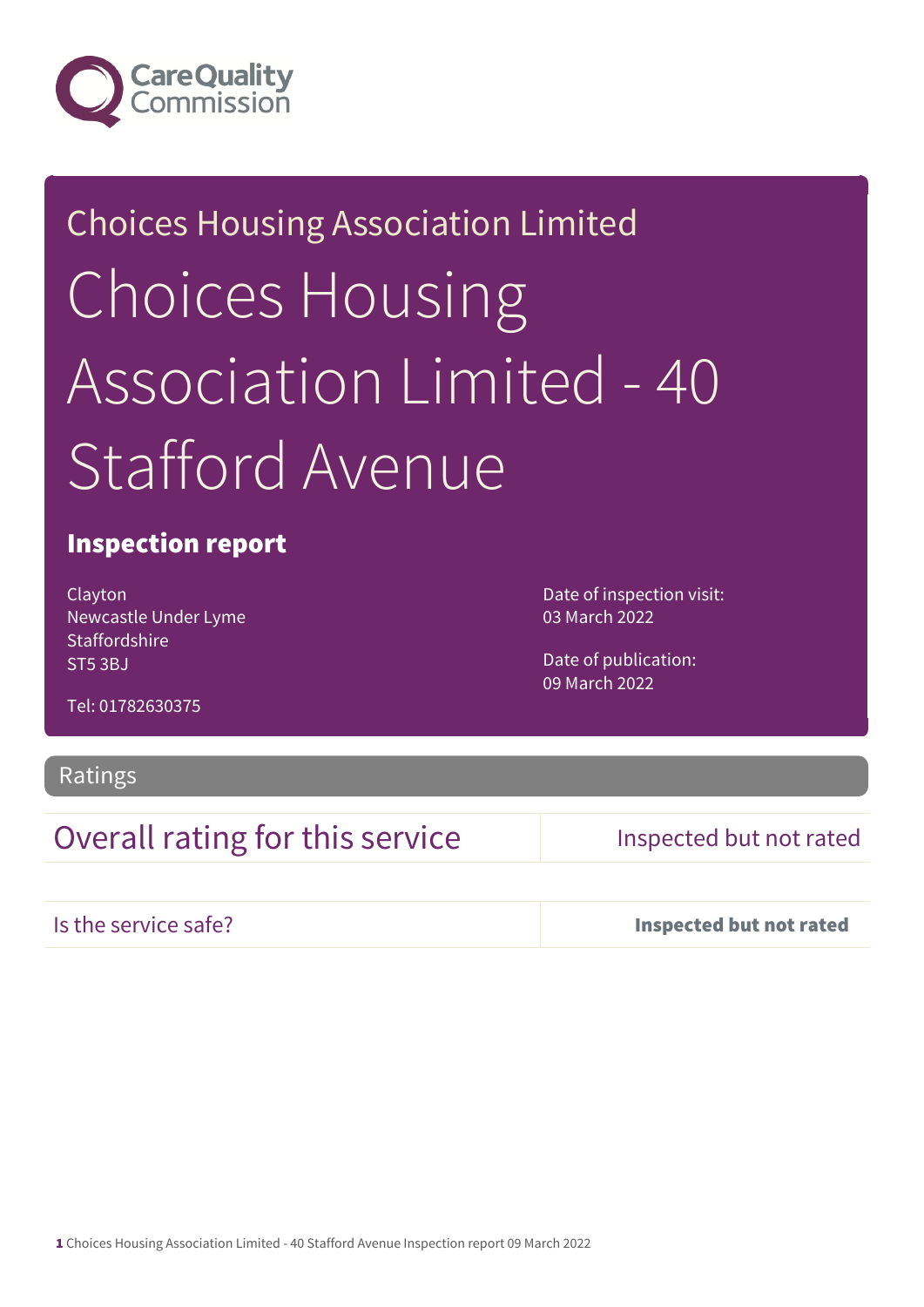# Summary of findings

## Overall summary

Choices Housing Association Limited - 40 Stafford Avenue is a residential care home providing accommodation and personal care to five people with a learning disability at the time of the inspection.

We found the following examples of good practice.

Visitors were checked on arrival for proof of vaccination where it was applicable.

The provider completed regular checks to ensure staff followed effective infection prevention and control practices.

The provider worked with other healthcare professionals to ensure they were following best practice guidance in preventing the spread of infections.

The provider ensured PPE supplies were plentiful and accessible throughout the buildings. We saw staff were using PPE appropriately at all times.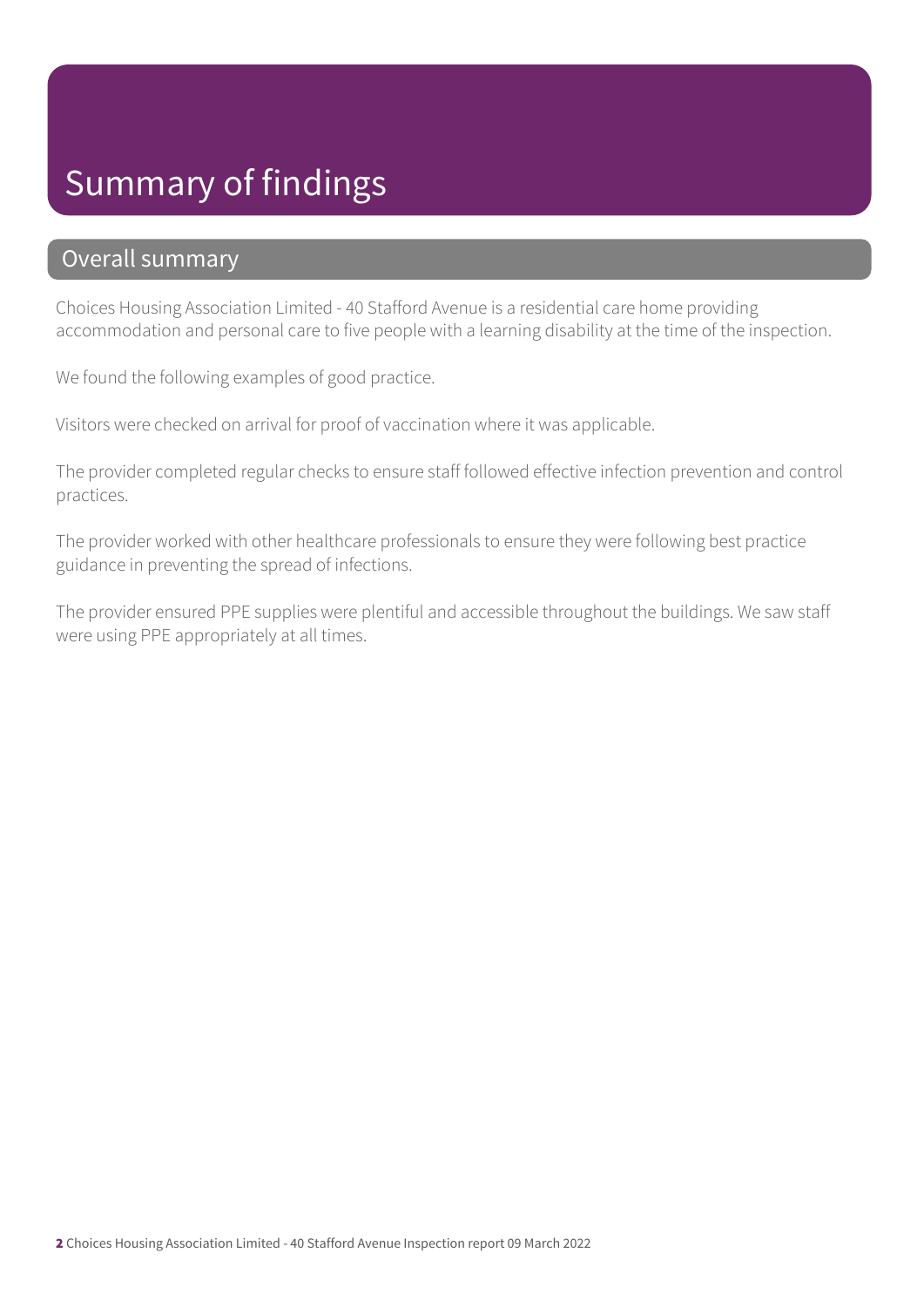## The five questions we ask about services and what we found

We always ask the following five questions of services.

Further information is in the detailed findings below.

Is the service safe? Inspected but not rated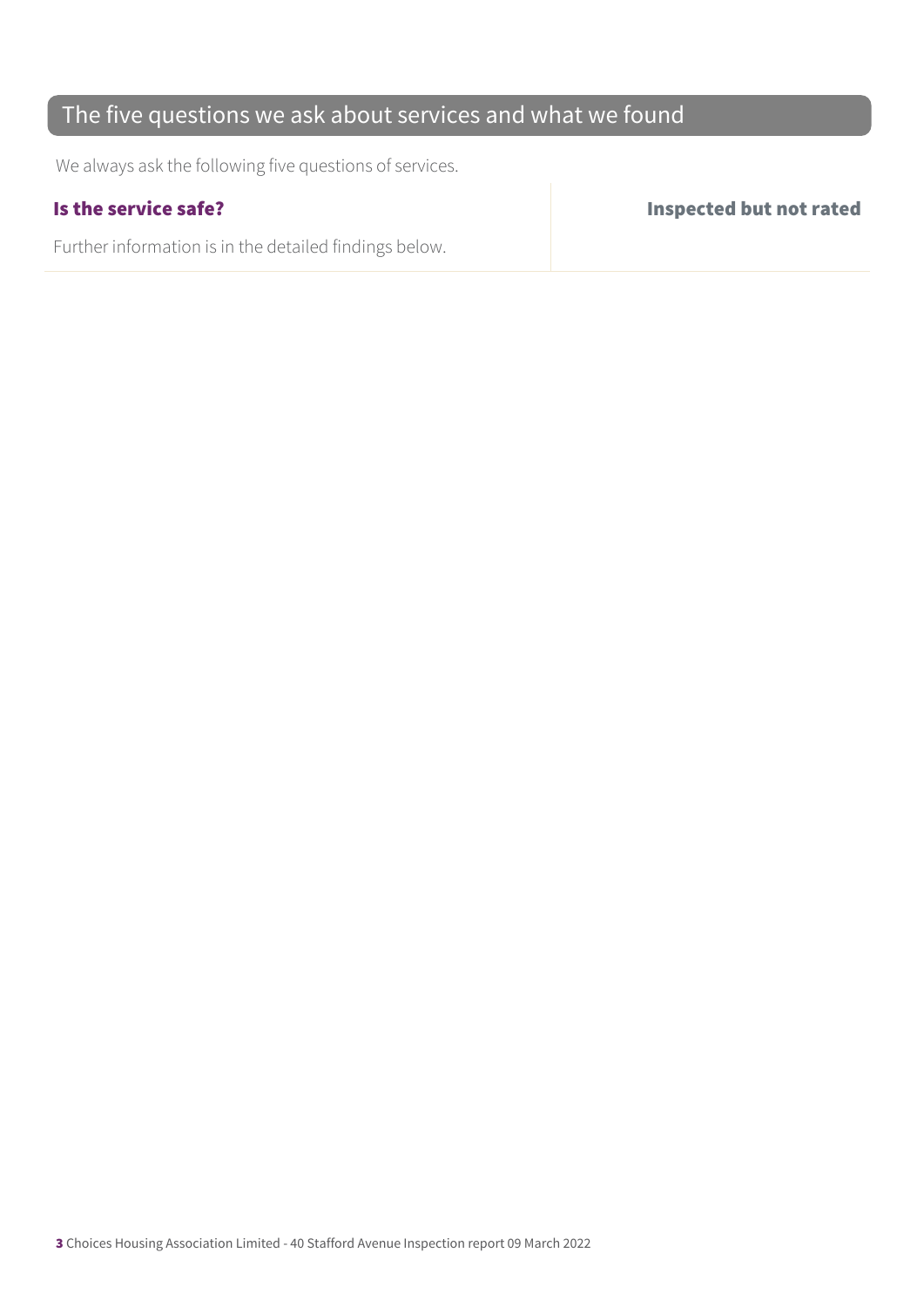

# Choices Housing Association Limited - 40 Stafford Avenue

Detailed findings

# Background to this inspection

We carried out this inspection under Section 60 of the Health and Social Care Act 2008 as part of our regulatory functions. This inspection was planned to check whether the provider is meeting the legal requirements and regulations associated with the Health and Social Care Act 2008.

As part of CQC's response to the COVID-19 pandemic we are looking at how services manage infection control and visiting arrangements. This was a targeted inspection looking at the infection prevention and control measures the provider had in place. We also asked the provider about any staffing pressures the service was experiencing and whether this was having an impact on the service.

This inspection took place on 3 March 2022 and was announced. We gave the service 24 hours' notice of the inspection.